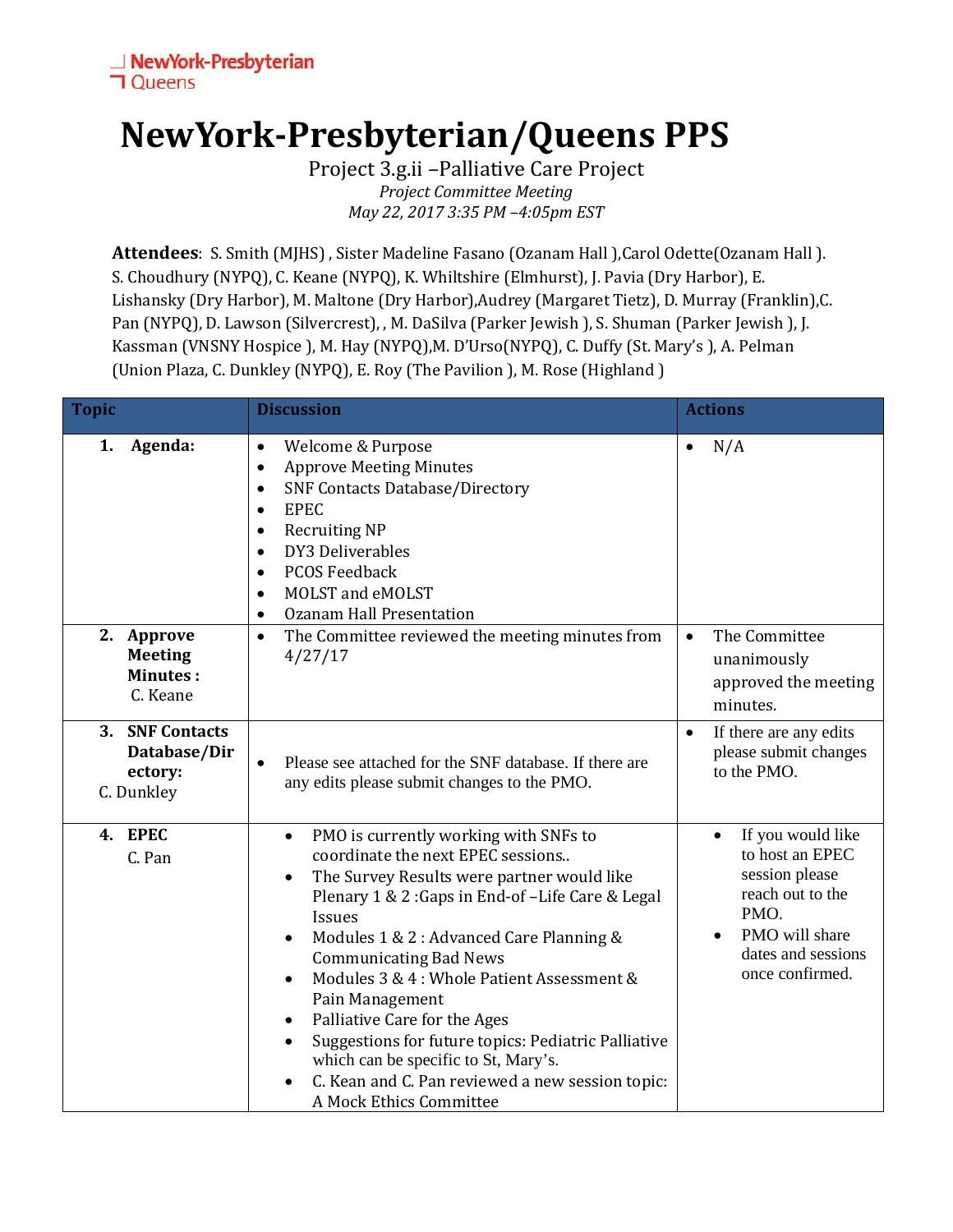## **⊥ NewYork-Presbyterian**<br>**コ** Queens

| <b>Topic</b>                                               | <b>Discussion</b>                                                                                                                                                                                                                                                                                                                                                                                                                                                                                                                                                                                                                                                                                                                                                                                                                                                                                                                                                                                                                                                   | <b>Actions</b>                                                                                                                                                                                                                                                                                                                          |
|------------------------------------------------------------|---------------------------------------------------------------------------------------------------------------------------------------------------------------------------------------------------------------------------------------------------------------------------------------------------------------------------------------------------------------------------------------------------------------------------------------------------------------------------------------------------------------------------------------------------------------------------------------------------------------------------------------------------------------------------------------------------------------------------------------------------------------------------------------------------------------------------------------------------------------------------------------------------------------------------------------------------------------------------------------------------------------------------------------------------------------------|-----------------------------------------------------------------------------------------------------------------------------------------------------------------------------------------------------------------------------------------------------------------------------------------------------------------------------------------|
| 5. Recruiting NP<br>C. Keane                               | The PMO is currently recruiting a Palliative Care<br>$\bullet$<br>NP to support the Palliative Care projects and its<br>partners.                                                                                                                                                                                                                                                                                                                                                                                                                                                                                                                                                                                                                                                                                                                                                                                                                                                                                                                                   |                                                                                                                                                                                                                                                                                                                                         |
| 6. DY3<br><b>Deliverables</b><br>C. Keane/<br>S. Choudhury | <b>DY3 Deliverables:</b><br><b>Milestone# 1:</b> Integrate Palliative Care into practice<br>model of participating Nursing Homes.<br><b>Metric/Deliverable:</b> PPS has integrated palliative<br>care into Nursing Homes in alignment with project<br>requirements.<br><b>Minimum Documentation: Agreements with SNFs</b><br>committing to integrate Palliative Care into the<br>practice model.<br><b>Milestone#2:</b> Contract or develop partnerships with<br>community and provider resources, including<br>Hospice, to bring the palliative care supports and<br>services into the nursing home.<br><b>Metric/Deliverable:</b> The PPS has developed<br>partnerships with community and provider resources<br>including Hospice to bring the palliative care<br>supports and services into the nursing home.<br><b>Minimum Documentation:</b> Agreements between the<br>PPS and community and provider resources<br>including Hospice.<br>Please see attached for the Palliative Care<br>$\bullet$<br>Trackers and submit documents through the<br>PL webform. | Please send the PMO a<br>proof of an agreement<br>or contract with a<br>hospice or palliative<br>care onsite.<br>The PMO will notify<br>the SNF if their<br>agreement is audited<br>and discuss which<br>content will be<br>reported to the state.<br>Please send any<br>Policies and<br>procedures on referrals<br>to palliative care. |
| 7. PCOS<br><b>Feedback</b><br>C. Keane                     | Franklin reported the PCOS was not helpful; it<br>is more of an outpatient tool that deals with a<br>higher level of cognition.                                                                                                                                                                                                                                                                                                                                                                                                                                                                                                                                                                                                                                                                                                                                                                                                                                                                                                                                     |                                                                                                                                                                                                                                                                                                                                         |
| 8. MOLST and<br>eMOLST<br>C. Keane/<br>S. Choudhury        | The Committee will start with 5 SNFs for the<br>first cohort and educate and train staff for<br>eMOLST implementation once single sign on<br>is live.                                                                                                                                                                                                                                                                                                                                                                                                                                                                                                                                                                                                                                                                                                                                                                                                                                                                                                               | Please send your<br>Physician Champion<br>and System Champion<br>to the PMO                                                                                                                                                                                                                                                             |